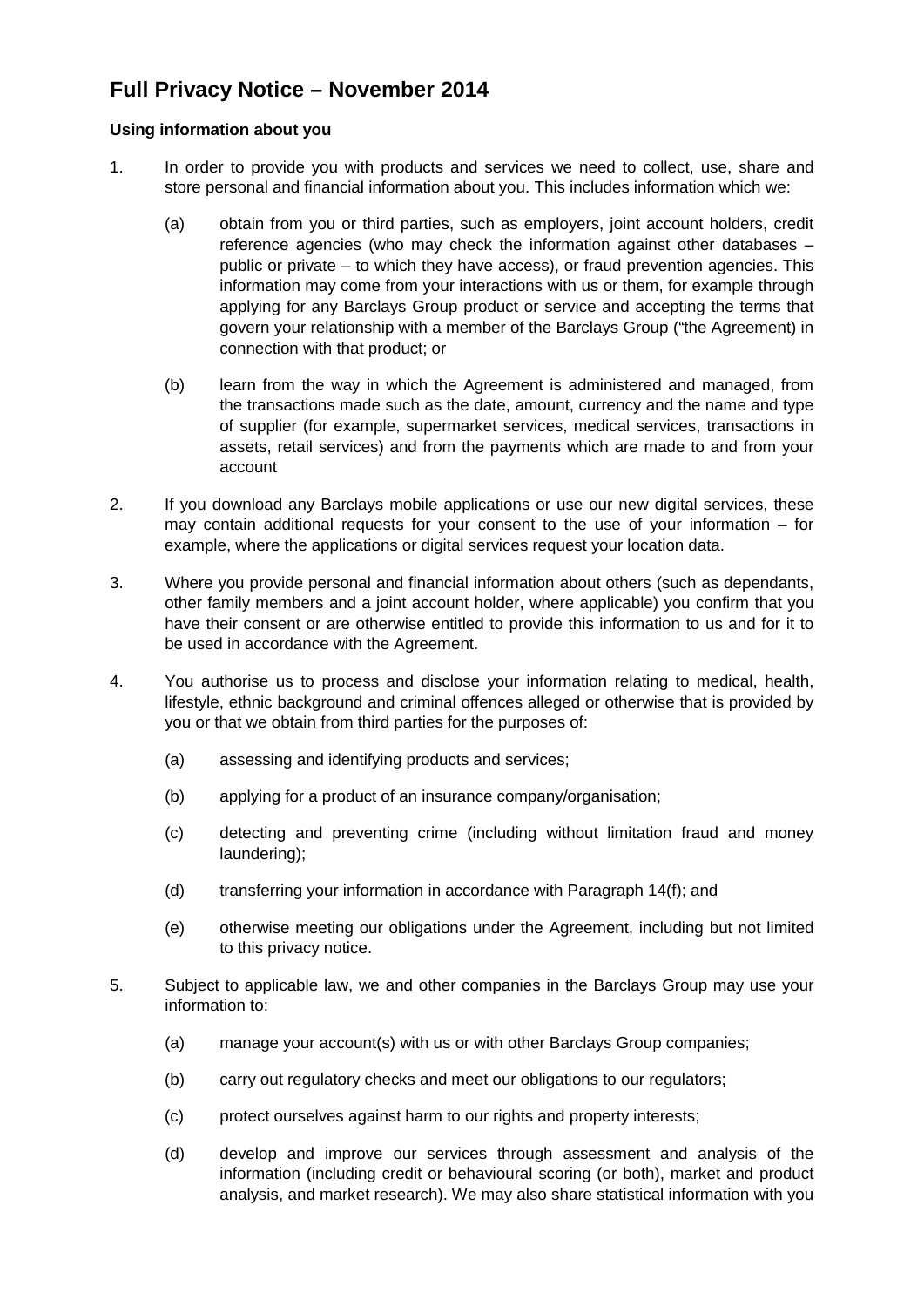to help you understand your spending behaviour in comparison to broad customer trends and to help you save money;

- (e) prepare high-level anonymised statistical reports which would contain details such as, for example, the percentage of people using the tube in London. We compile these reports from information about you and other Barclays customers. The information in these reports is never personal and you will never be identifiable from them. We may share these statistical and anonymised reports with third parties including non-Barclays companies;
- (f) prevent and detect fraud, money laundering and other crime (such as identity theft);
- (g) check if you are in the country where your payments are being made in instances where we suspect fraud on your account. We do this by using your mobile phone number to confirm whether your card and mobile phone are in or near the same country. This can help prevent fraud on your account and reduce the likelihood of your payments being rejected while you are abroad. We will not use this information for any other purpose. You can ask us to stop applying this fraud protection to your account by writing to us or calling us; or
- (h) improve the relevance of marketing messages we may send you (which you can opt out of as stated below).
- 6. We may use your biometric information such as voice recognition for identification purposes.
- 7. We may monitor or record any communications between you and us including telephone calls. We will use these recordings to check your instructions to us, to analyse, assess and improve our services to customers, and for training and quality purposes. For security and to prevent and detect crime we may use CCTV in and around our premises to monitor and collect images or recordings of your voice (or both).
- 8. We may send you messages by post, telephone, text, email and other digital methods, including for example via our ATMs, mobile applications or online banking services (and new methods that may become available in the future) about products and services (including those of others) which may be of interest to you – these are marketing messages. You can ask us to stop or start sending you marketing messages at any time by writing to us, visiting a branch or calling us or, if you are an online banking customer, when you are logged in.
- 9. We may give your information to and receive information from credit reference agencies and fraud prevention agencies. We and other organisations may access and use this information to prevent and detect fraud, money laundering and other crimes and to make credit assessments. Examples of circumstances when your information or information relating to your partner or other members of your household may be shared include:
	- (a) checking details on applications for products and services, and credit and creditrelated, or other, facilities;
	- (b) managing credit and credit-related accounts or facilities;
	- (c) recovering debt;
	- (d) checking details on proposals and claims for all types of insurance;
	- (e) checking details of job applicants and employees; and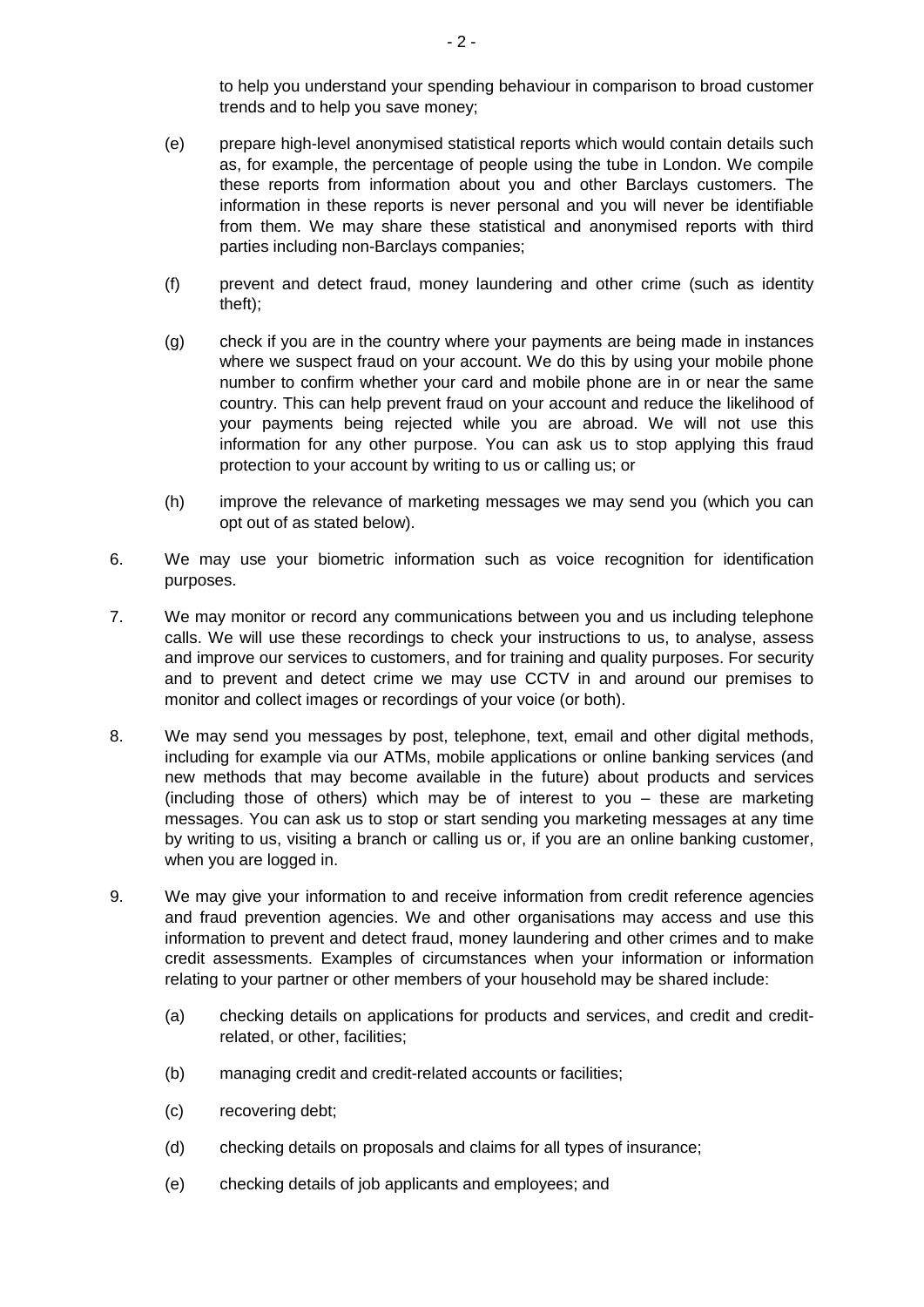- (f) making enquiries when you ask for any lending products or investment products and to assist in managing your account.
- 10. Information held about you by the credit reference agencies may already be linked to records relating to your partner or members of your household where a financial "association" has been created. Any enquiry we make at a credit reference agency may be assessed with reference to any "associated" records. Another person's record will be "associated" with yours when:
	- (a) you make a joint application;
	- (b) you advise us of a financial association with another person; or
	- (c) if the credit reference agencies have existing linked or "associate" records.

This "association" will be taken into account in all future applications by either or both of you and will continue until one of you applies to the credit reference agencies and is successful in filing a "disassociation". We do not give information about savings accounts to credit reference agencies.

- 11. Credit reference agencies may keep a record of our enquiries and may record, use and give out information we give them to other lenders, insurers and other organisations. If false or inaccurate information is provided or fraud is suspected details may be passed to fraud prevention and credit reference agencies. Law enforcement agencies may access and use this information. The information recorded by fraud prevention agencies may be accessed and used by organisations in a number of countries including the jurisdiction in which we provide services to you, the UK and in other countries. Please contact us if you want to receive details of the relevant fraud prevention agencies.
- 12. If you apply for a mortgage, we will check our own records for information we hold about you and make enquiries with the same credit reference agencies we use to check your identity. Credit reference agencies may provide us with credit information and other information, including information from the electoral register, fraud prevention information and public information. We do not give information about savings accounts to credit reference agencies."
- 13. We may use credit scoring and automated decision making systems when considering any application from you for lending products and managing your account(s), which may involve further searches at credit reference agencies which may affect your ability to obtain credit.
- 14. We may disclose information about you and the management of the Agreement to the following, wherever located in the world:
	- (a) other companies within the Barclays Group (that are subject to a similar duty of confidentiality);
	- (b) our partners, and companies and organisations that provide marketing services to us at our request and under our direction (that are subject to a similar duty of confidentiality);
	- (c) other companies or organisations that assist us in reviewing your financial position, to process transactions in the exercise of our discretion under the Agreement where applicable or arising from recommendations made by us to you; for example, to obtain product quotes and recommend and complete a product purchase with a product provider;
	- (d) our service providers and agents (including their sub-contractors). This may include, for example, where we pass your details to someone who will print your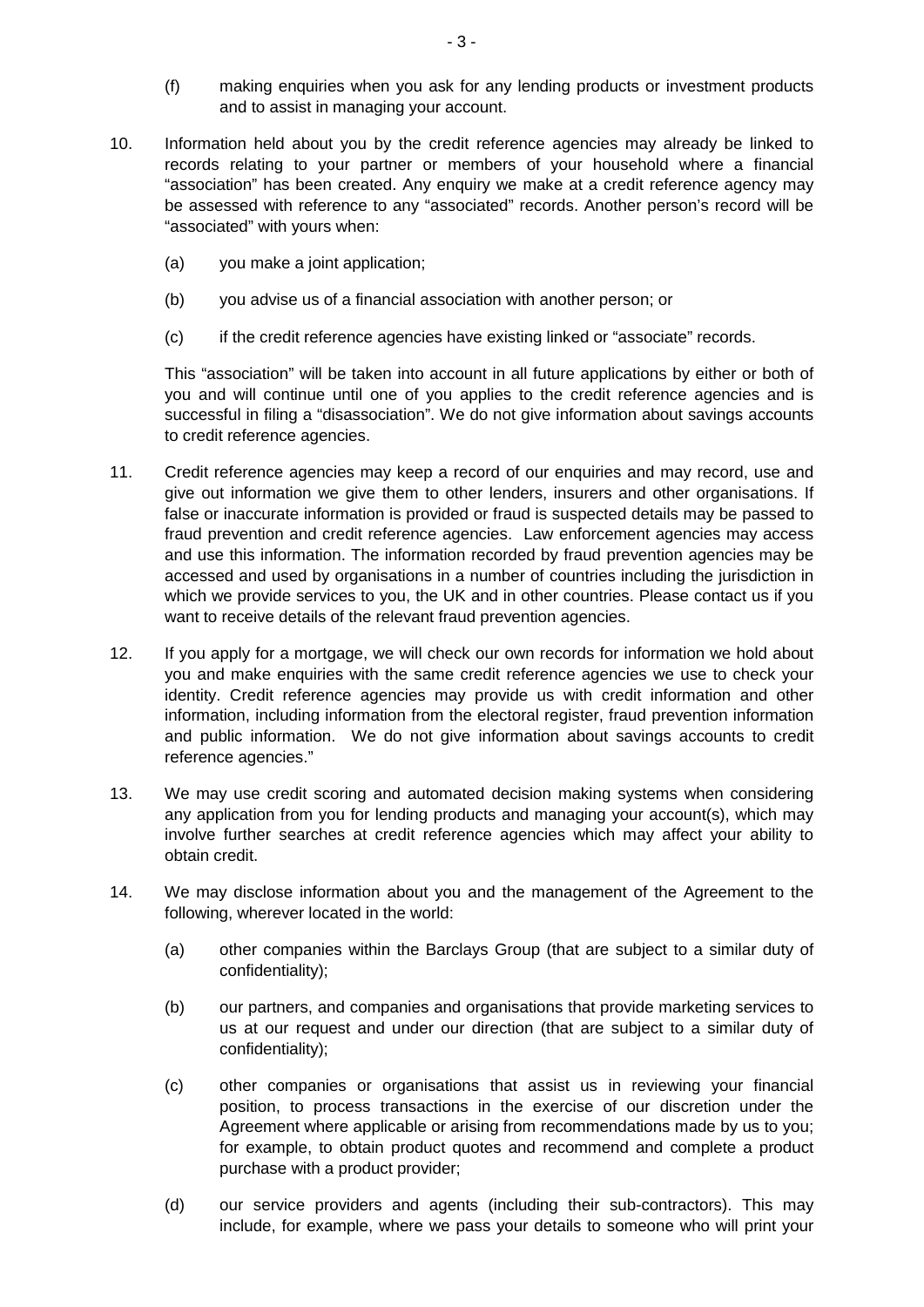statements, or deliver you a gift or a gesture of goodwill on our behalf; companies and organisations that assist us to process transactions under the Agreement, including, but not limited to, executing trades on an exchange;

- (e) anyone to whom we may transfer our rights and/or obligations under the Agreement;
- (f) any third party as a result of any restructure, sale or acquisition of any company within the Barclays Group, provided that any recipient uses your information for the same purposes as it was originally supplied to us and/or used by us;
- (g) your advisers (including, but not limited to, accountants, lawyers or other professional advisers) where authorised by you;
- (h) your financial adviser or agent. Where transactions have been carried out through a financial adviser or agent, that person will be deemed to be your agent to whom full details of your information under the Agreement may be disclosed unless you advise us to the contrary in writing;
- (i) any person notified by you as authorised to give instructions or to use the service on your behalf for the purpose of managing and administering the service provided under the Agreement, to the extent reasonably necessary to enable us to perform the Agreement; and/or
- (j) where the Barclays Group has a duty to do so, or if law or regulation allows us to do so.

In order to make or receive payments, the details of the payment (including information relating to those involved in the payment) may be received from or sent to another jurisdiction, where it could be accessible by regulators and authorities in connection with their legitimate duties (for example, the prevention of crime). In instructing us to make payments, you agree to this on behalf of yourself and others involved in your payments.

If we have reason to think that you are required to report your income or are subject to tax in another country, we may have to share information about your accounts with the relevant tax authorities, either directly or via the local tax authority who may share that information with the appropriate tax authorities abroad. If we need to request extra documents or information from you about this, you must supply these. If you don't you agree that we may close your account, or, if the law or other regulations requires us to do so, you agree that we may withhold parts of certain payments received into your account, and pass withheld funds to the relevant tax authorities.

- 15. Where we are sharing information with organisations in another jurisdiction, we will ensure they agree to apply equivalent levels of protection as we do. If this is not possible – for example because we are required by law to disclose information – we will ensure the sharing of that information is lawful.
- 16. We may use cookies and similar technologies on our websites and in our emails. Cookies are very small text files that may be stored on your computer or mobile device when you visit a website or enable images or click on a link in an email. These technologies do many different things, such as letting you navigate between web pages efficiently and remembering your preferences. In emails they help us to understand whether you have opened the email and how you have interacted with it. Our websites give you more information on these technologies, how and where we use them and how you can control them.
- 17. If you close your account or end your relationship with us, or if your application for an account or product is declined or you decide not to go ahead with it, we will keep your